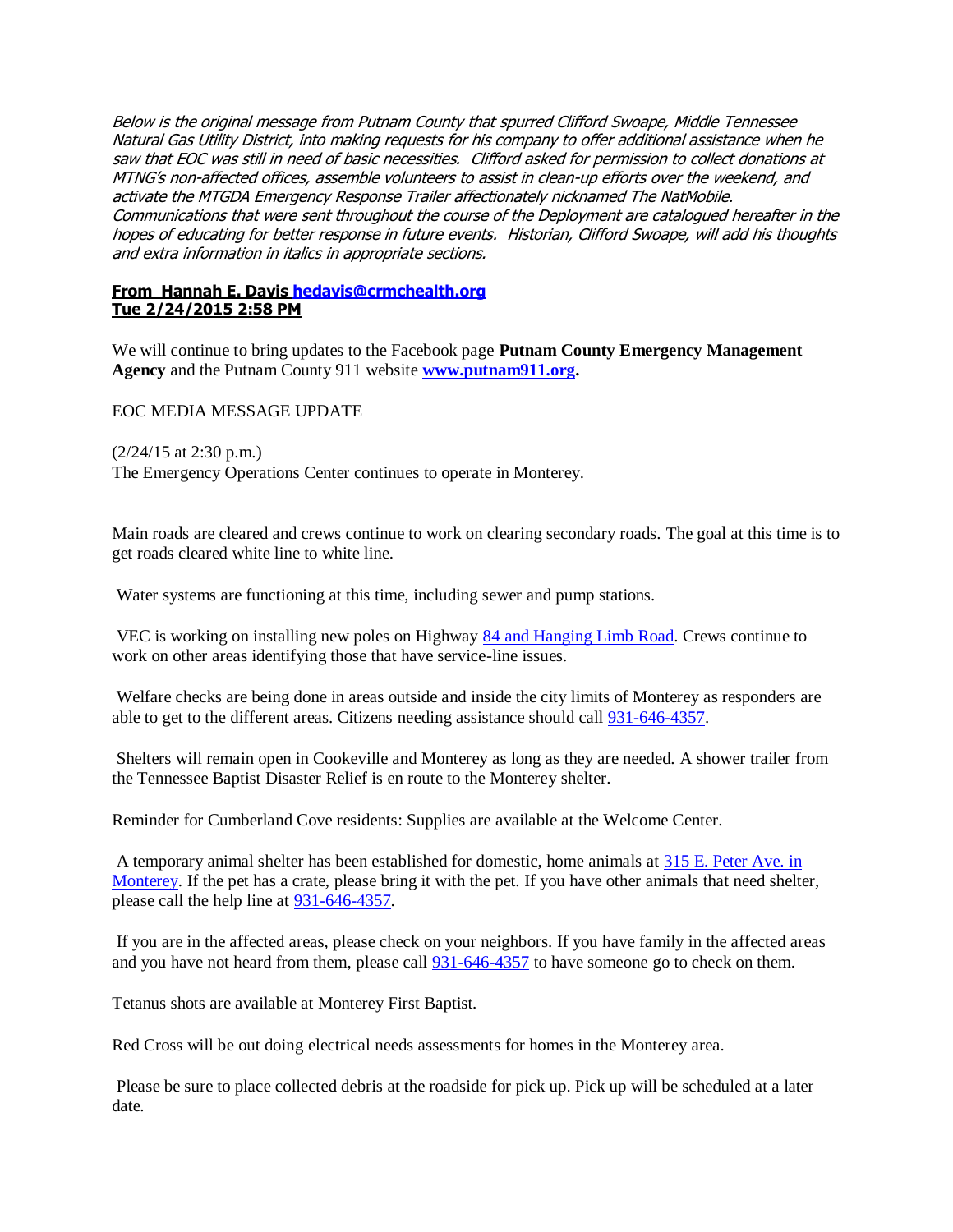The speed limit in Monterey on Highway 84 is changing to 25 mph.

Donations are currently being accepted to help residents in the area. The Disaster Distribution Center located at Monterey Pallet at 203 S. Chestnut in Monterey is now open and receiving donations or call [839-8549.](tel:839-8549)

Items needed are:

|           | Pop-top canned food |           | Socks                  |
|-----------|---------------------|-----------|------------------------|
| $\bullet$ | Sugar-free foods    | $\bullet$ | Toboggans              |
| $\bullet$ | Paper products      | ٠         | Small gas cans         |
| $\bullet$ | Baby food           | ٠         | Baby wipes             |
|           | Garbage bags        |           | Hand sanitizer         |
|           | New blankets        | ٠         | Pop Tarts              |
| $\bullet$ | Flashlights         | ٠         | Peanut butter crackers |
|           | <b>Batteries</b>    |           | Juice boxes            |
|           | Toiletries          |           | Adult and baby diapers |

Please do not donate candles as they are a safety hazard.

A disaster relief fund has been set up for those wishing to make a monetary donation. The Bank of Putnam County has set up an account called the "Monterey Disaster Relief Fund". To make a donation, please contact them at [931-528-5441](tel:931-528-5441) or [931-839-2211.](tel:931-839-2211)

If you need more information please send your email to [putnampio@gmail.com.](mailto:putnampio@gmail.com)

Thank you.

Confidentiality Notice: This e-mail message, including any attachments, is for the sole use of the intended recipient(s) and may contain confidential and privileged information. Any unauthorized review, use, disclosure or distribution is prohibited. If you are not the intended recipient, please contact the sender by reply e-mail and destroy all copies of the original message.

Author's Note: without this e-mail communication, the ONLY one that MTNG received during the entire disaster response effort despite being active members of the Putnam County LEPC, **NO additional action would have ever been taken**. This drove home the true level of the need. While Emergency Agencies have improved communications with each other, Utilities and other "fringe" emergency response agencies still find themselves outside of the immediate communication loop, especially when Police, fire, and others have all they can handle in the actual response. Need communication to ALL,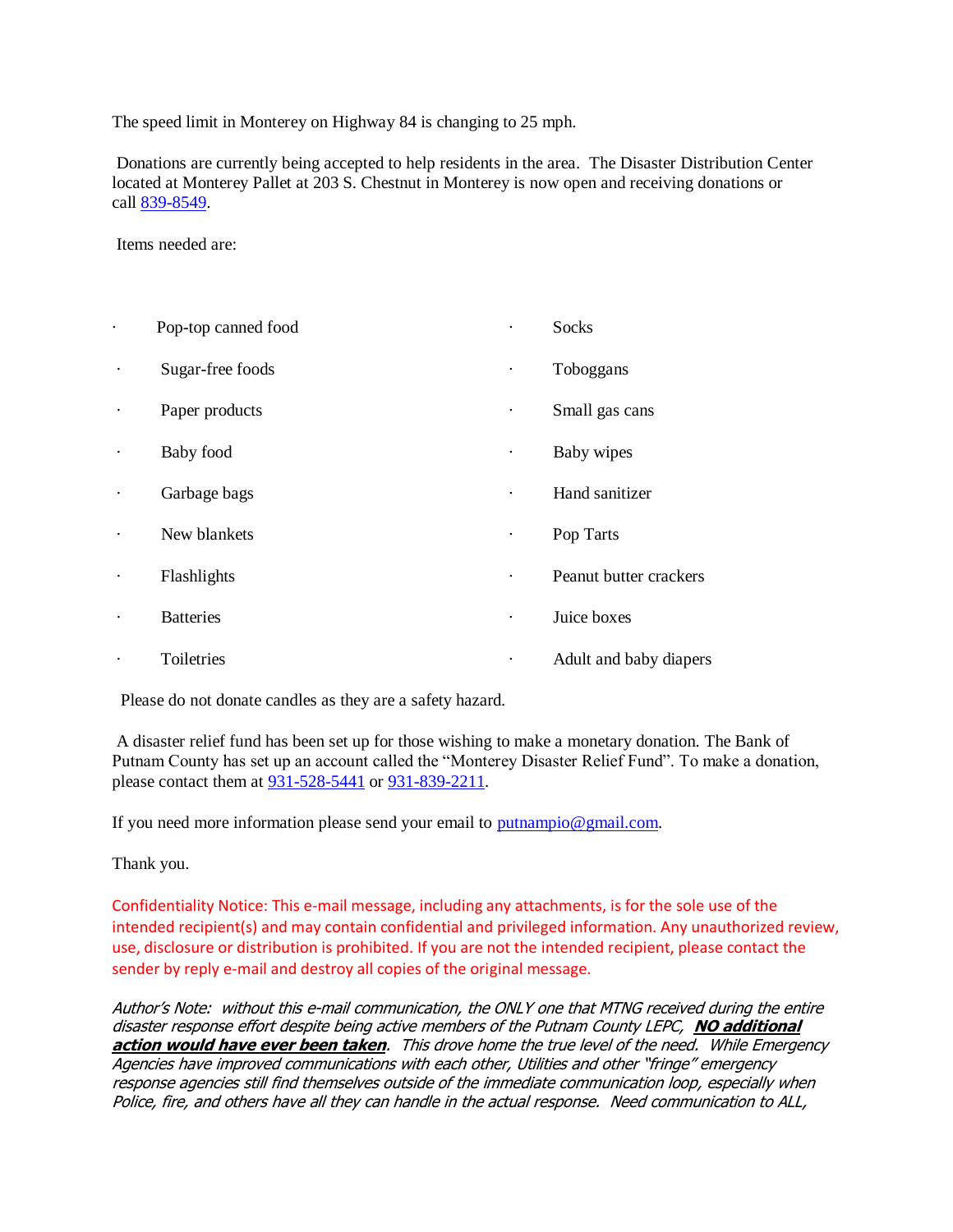perhaps consider partnering with neighboring counties or with agencies that can help coordinate communication better (less directly involved in actual response).

MTNG note: I spent the better part of Tuesday getting permissions and forming the framework of the response from various levels in the company. Had to have blessings of CEO, Attorney/HR and VP of Ops. While every disaster will be unique and will require such framing as it goes, having a basic version set-up in advance would expedite the process. We need to know what we can and cannot do: Questions that came up were:

- Can MTNG do this as we are charged by the state of TN to supply natural gas and this could be viewed as technically beyond that charge (over-stepping our mission / outside of our pervue)?
- Can they drive their company trucks to volunteer?
	- o Attorney: NO, need to drive personal vehicles as it is not directly gas related.
	- $\circ$  VP Ops: YES, they may encounter a gas Emergency while working and would need their tools. It is still on our system.
	- $\circ$  REALITY: told MTNG personnel they could drive their vehicles, but all service technicians drove their personal vehicles anyway because they were larger trucks that could haul the four wheelers and additional equipment that they needed, as well as allowing some of them to bring NON MTNG volunteers with them. Only company vehicles involved were management personnel vehicles.
- Can we do this without interfering with normal operations?
	- $\circ$  REALITY: NO, but we tried every way possible. Donation time was limited to a narrow window, and volunteer work was scheduled on Saturday, with orders that MTNG work came first. As such, on-call personnel and installing crews scheduled to work could not come to assist. Donations accepted in the office did require the assistance of at least one person in each office to take charge of sorting, boxing and cataloging them as they came in, as well as coordinating pick-up.
- Can we take cash donations or checks? Nanticpated problem as we had requested specific items off of the list sent by EOC. However, many folks wanted to simply give money. What we did: asked each Office Manager to take charge of Money and log as it came into office. Checks were NOT to be written to MTNG, as this causes many audit problems. Was provided instead with community accounts set up in affected areas (Monterey Disaster Relief Fund and Cumberland County VOAD Disaster Relief Fund). Only had one initially and it was in EOC e-mail. This info DEFINITELY needs to be distributed. All checks were written to them. Cash was divided among three counties and receipts collected throughout to establish chain of custody in case questions were later raised.

## **Message sent to MTGDA on Wed 2/25/2015 11:03 AM**

## **Subject:** Cumberland Plateau & the NatMobile

The counties of Cumberland, Putnam and White were especially hard hit by the ice storm this past weekend and their EOCs have put out calls for assitance. Middle Tennessee Natural Gas is organizing some efforts to assist in those counties in addition to the work we are doing on the gas side of things. I have offered the use of the MTGDA trailer to the Emergency Management folks in those counties and we are waiting to see if it can be useful. If it is something that can be worked into the efforts effectively, I will need to activate the emergency portion for the trailer for its inaugural event. As such, we do not yet have a formal process, so this request is going out to everyone. Here is what I will need if we decide to use it:

- A 250 or bigger truck to pick up, deliver, and take back the trailer when it is finished, with a driver for both trips. Truck can be left, but can also drop and return if that works better.
- Will need at least two volunteers to cook and staff the trailer for each day it is there.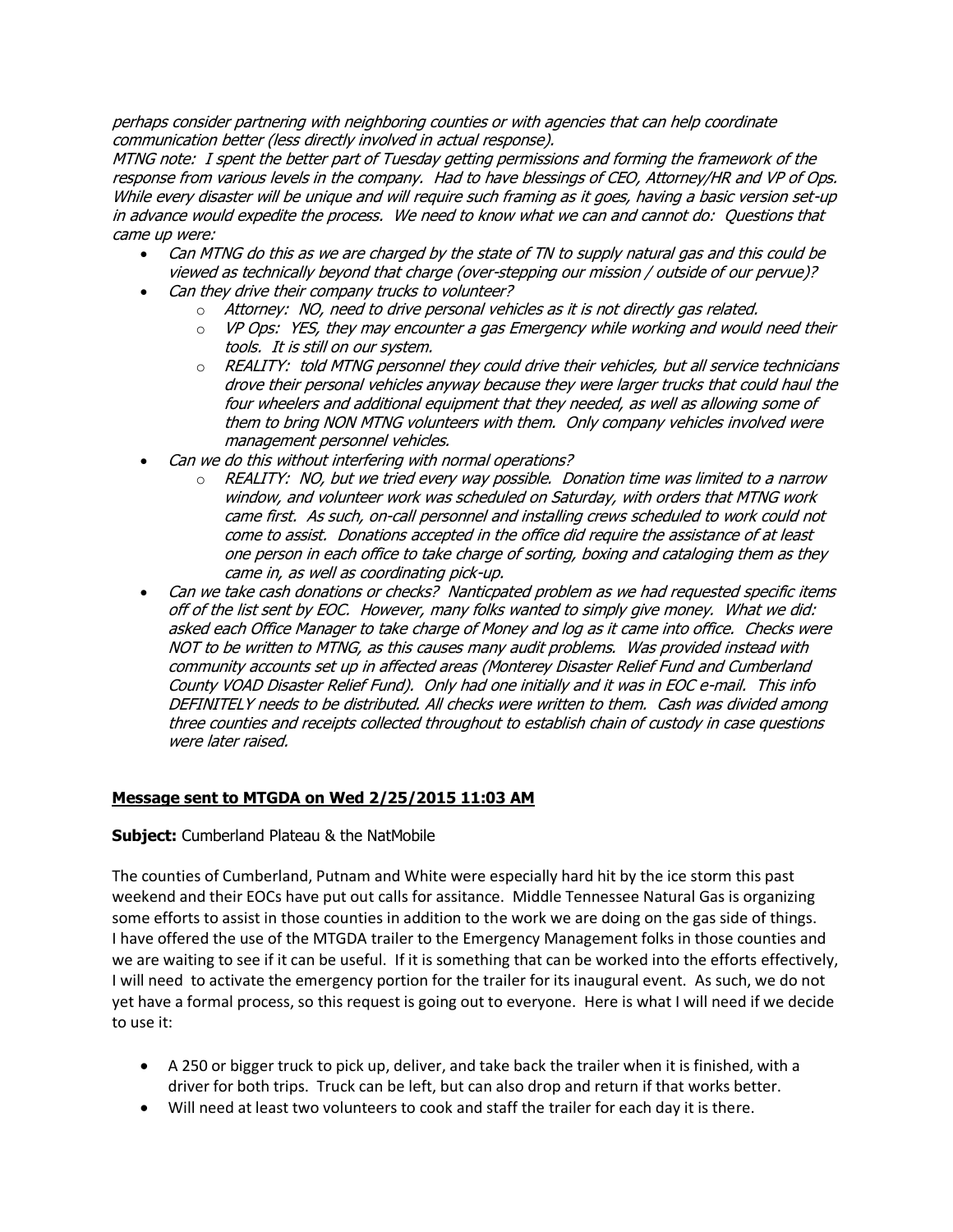- Will need to be able to meet those volunteers to purchase necessary items.
- Cleanup the trailer crew after all is said and done

MTNG is coordinating a volunteer effort to take folks to affected areas this Saturday to help with clearing, etc. Our offices are also collecting donations to get to the agencies requesting assistance, which we will deliver.

I realize I am asking for potential volunteers without a clear plan; but we are making this up as we go, so that is the best we can do. Please let me know if you can/wish to assist, and what the parameters of that assistance would look like.

I will give more details as they become available, just wanted to gauge how much I could reasonably offer.

Thanks, Cliff Swoape Middle Tennessee Natural Gas

# **Message sent Wednesday, 02-25-2015 at 12:48 pm:**

**Putnam County has contacted me about the Trailer and has a request if the trailer could be used for the following:**

- **The school system has been closed for some time and many of their students only get meals at school.**
- **There are too many federal regulations to make feeding them from the school kitchens practical**
- **150-200 families per day might take advantage of this**
- **2 meals a day desired: lunch & supper**
- **MTGDA or a sponsor would have to cover the cost of the food**
- **Putnam County Schools (Nutritionist Charlotte Perry vows) could provide labor to prepare, and serve food with proper nutrition guidelines and proper care of the trailer.**
- **Staff would be available and there would be a need as long as schools remained closed.**
- **They would take care of the kitchen and keep it clean.**
- **They would staff it each day including weekends and they would be paid by the school system and welcome the chance to work (as they are currently two weeks without pay).**
- **15% of the County (500 or more homes) is still without power.**

## **What is the will of the Association????**

## **Update Sent Thu 2/26/2015 5:23 PM**

Inaugural emergency use of the MTGDA trailer is underway. Trailer is set up in Monterey on Commercial Avenue near Parks and Recreations Office. nutrition staff from the Putnam County school system will be manning the booth for us. They were amazed by the kitchen. Lebanon delivered the trailer with a natural gas powered truck. Atmos Energy bought the first thousand dollars worth of food to get them started. Kenny Hay actually drove up, worked with the staff to buy and deliver the food. They have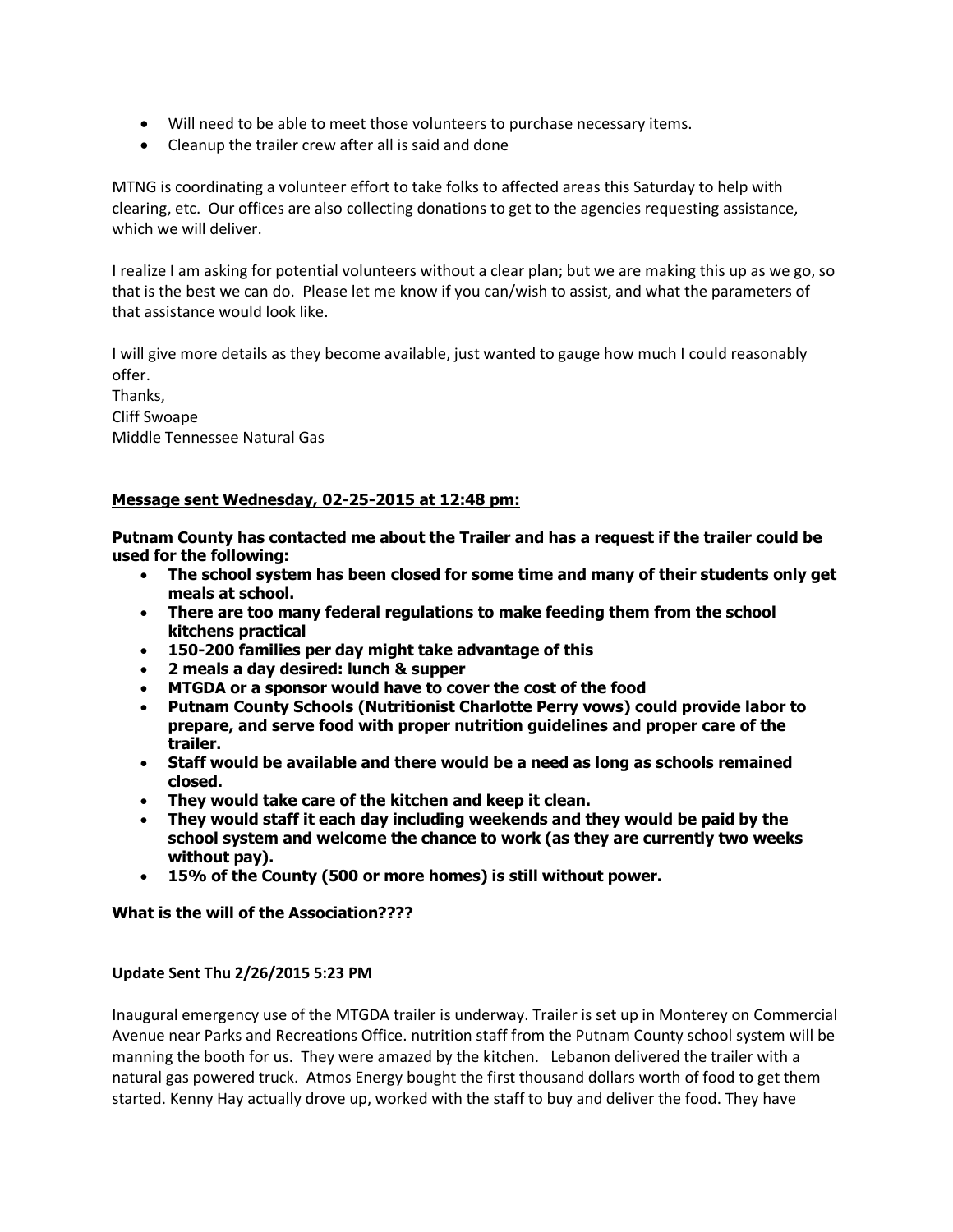activated the calling system to let all parents know there is food for the kids. No one who wants food regardless of age will be turned away. Donations are coming in from other systems. I am humbled and impressed l at the same time. More details and pictures will be forthcoming but here are a couple just to let you know.



## **Update Sent Fri 2/27/2015 10:01 AM**

The Middle Tennessee Gas Distributors Association (MTGDA) Emergency Response Trailer, affectionately known as the NatMobile, was christened into emergency response use at the end of February 2015 in Monterey, Tennessee following the massive ice storms that struck the Cumberland Plateau.

Putnam County School Systems, through the Putnam County Emergency Operations Center and contact with local Natural Gas supplier, Middle Tennessee Natural Gas Utility District, requested the use of the MTGDA Food Trailer to assist with feeding children in the community. It was explained to our Association that a significant portion of the children in the area hit hard by the ice storm were on free and reduced lunches, and that schools had been closed for going on two weeks. The fear was that parents had likely exhausted what supplies they had at their homes and that they were likely going hungry at this point. The School System further explained that governmental red tape and regulations made it all but impossible for them to serve out of the school facilities. So, the School System could staff the operation, but would need a kitchen and food to prepare; that, they said, would make the NatMobile a blessing indeed. The Association responded with a yes so resounding it brought tears to eyes.

Approval for activation was quickly granted, as a "no brainer." Several members immediately offered to send donations. Atmos Energy sent Kenny Hay to Sam's Club in Cookeville and \$1,000 worth of food was purchased by the "shoppers" from Putnam County Schools who met him there. Food was delivered to Monterey High School for staging. Lebanon Gas Department arranged to have the trailer delivered by Jimbo Blair and Darrell Jones in a brand new CNG fueled truck which climbed right up the mountain with that heavy trailer in tow and "never missed a beat."

The trailer set up at **705 Commercial Avenue in Monterey**, near the City Parks and Recreations Office, directly in front of the Tennis Courts; in an easily accessible and highly visible location for the public.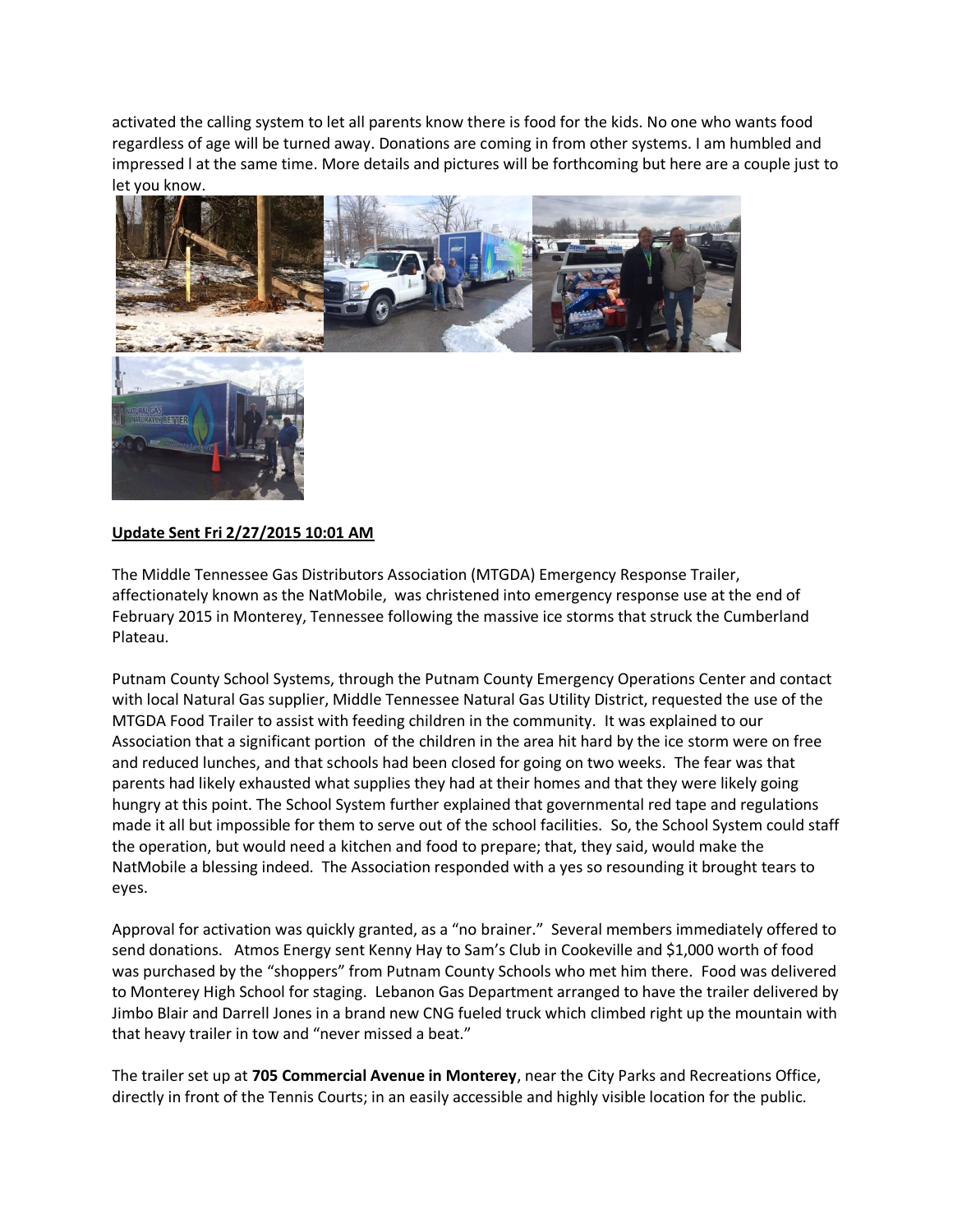Lebanon and Middle Tennessee Natural Gas employees lit the pilots and fired the burners. They then handed it over to the Nutrition staff from the Putnam County School System who set up the trailer and inventoried the food. They were amazed by the kitchen, and sent their compliments to the Association, and particularly Dale Collins of Atmos who designed it. Putnam County Schools used their school notification system to begin spreading the word to their students. All agreed, that while the project was for the kids, no one who was hungry would be turned away, and the Natural Gas companies of Middle Tennessee would keep the food coming. It was pledged that food would be served **seven days a week** until it was no longer needed.

At 10:14 pm on Thursday, February 26, Putnam County Emergency Management Agency posted the following to their Facebook Page:

A food trailer has been donated. It will be set up at 705 Commercial Avenue at the Community Center near the tennis courts.

The Putnam County School System Nutrition Department will be staffing the food trailer starting Friday, February 26.

There will be three hot meals served daily.

The schedule is:

**Breakfast 7:30-9:00 Lunch 12:00-1:30 and Dinner 5:30-7:00**



Atmos Energy's Kenny Hay met two volunteers from Putnam County School System's Nutrition Staff to purchase the first \$1,000 worth of food to be served – Sam's Club, Cookeville, TN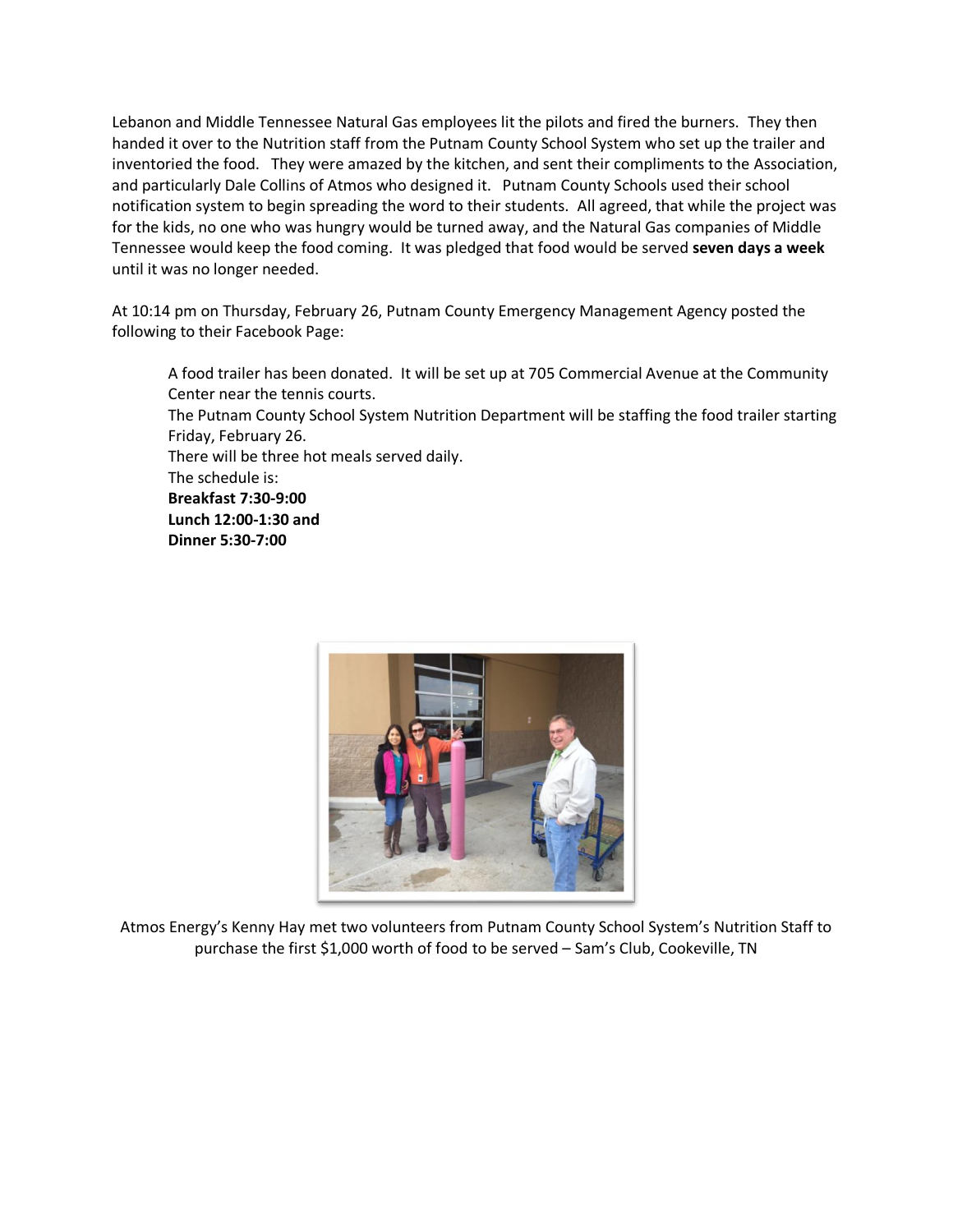

Atmos Energy's Kenny Hay poses with Charlotte Perry before unloading the first truckload of food purchased with \$1,000 donated by Atmos. Supplies were unloaded at Monterey High School until the trailer arrived.



Putnam County Schools' Nutrition Director Charlotte Perry with City of Lebanon Gas Department's Darrell Jones and Jimbo Blair who delivered and helped set-up the Trailer



NatMobile Trailer set up and ready to serve 02-26-2015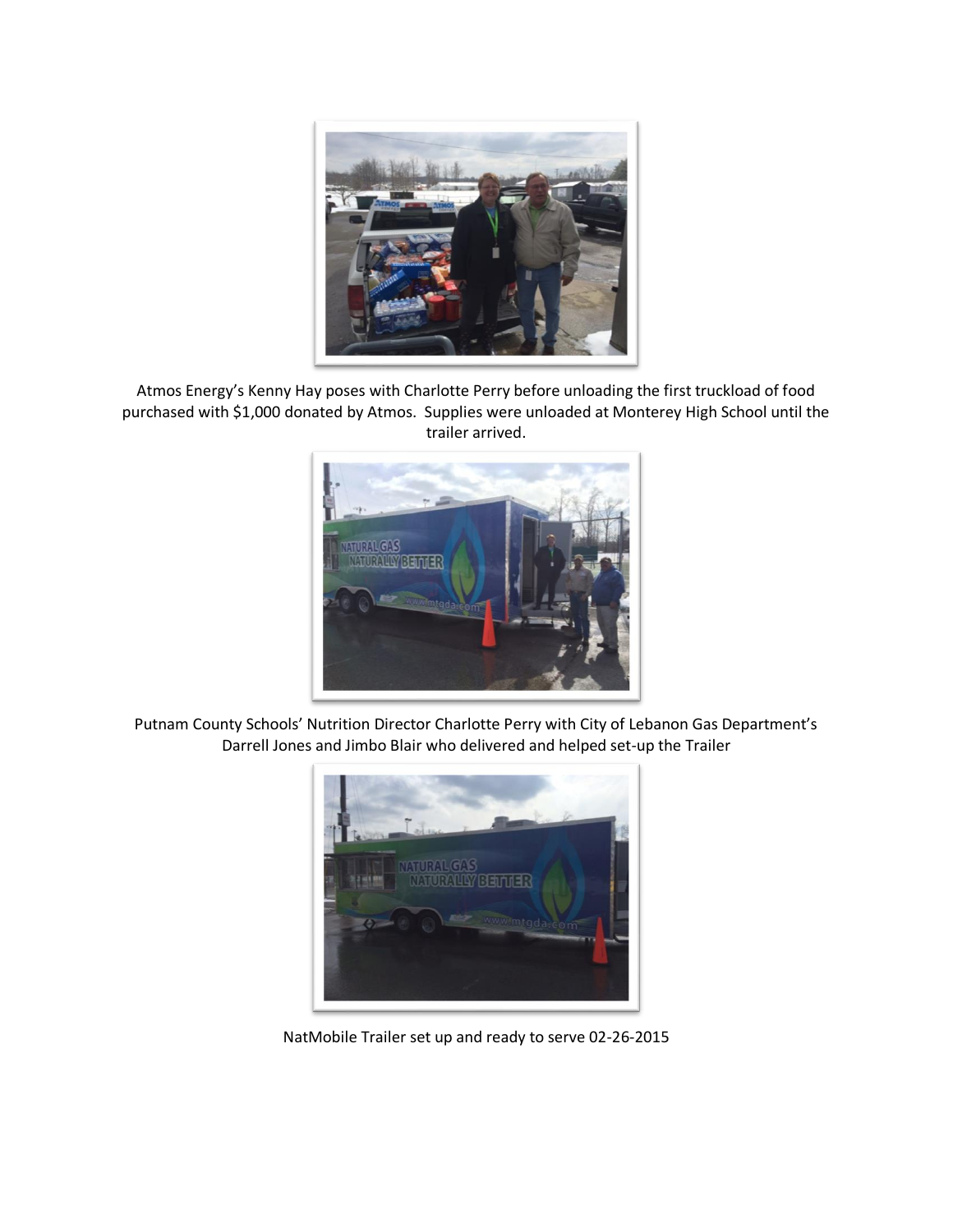## **Update Sent 03-02-2015**

Friday, February 27, 2015: With cooking being done by Putnam County Schools Nutrition Staff, First day of Emergency Operations for MTGDA NatMobile served 600 meals in Monterey, Tennessee. Saturday, February 28, 2015, through 4 pm last update:

- Around 11:00 am, Cliff Swoape notified by phone of problem with water tanks on Trailer. He approved Putnam Co. EMA to repair as needed and bill MTGDA if necessary. Problem was in drains, still not completely known what happened, but it was repaired.
- Putnam Nutrition Staff reports 200 meals served at Breakfast and 500 meals served at lunch.

Attached are some pictures that help tell the story, including a post by the Putnam County EMA on their Facebook page, as well as a picture of the sign about the Trailer on the front door of the Emergency Supply Distribution Point in Monterey.

Putnam County Schools are back in session today and the booth is being staffed by volunteers in the community to keep it operational while there is still need.

Perdue Chicken donated 200 pounds of chicken to be served.

The emergency food distribution point has authorized the trailer to get any supplies that they have and the trailer needs to keep doing the work they are doing.

Cliff Swoape has offered to purchase more food, but according to Charlotte Perry of Putnam County, food keeps being donated and they need to use up the stores that they have first.

More to come….God bless you for believing in this vision and making it possible. Our Association has fed those in need in Middle Tennessee. *Natural Gas…Warms your Heart, too!*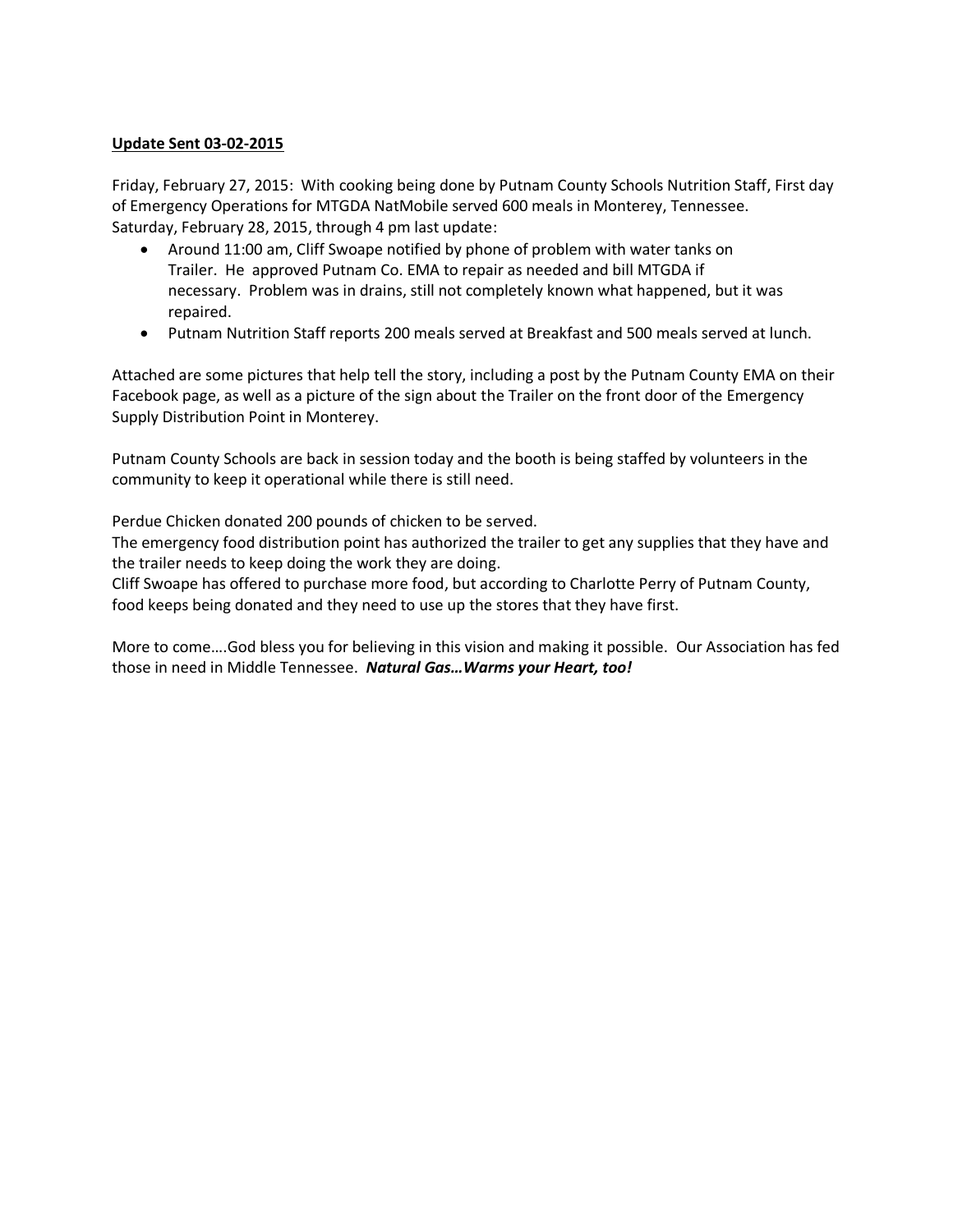

Putnam County School System's Nutrition Staff at work cooking breakfast on Day 2 of Operations (February 28, 2015)